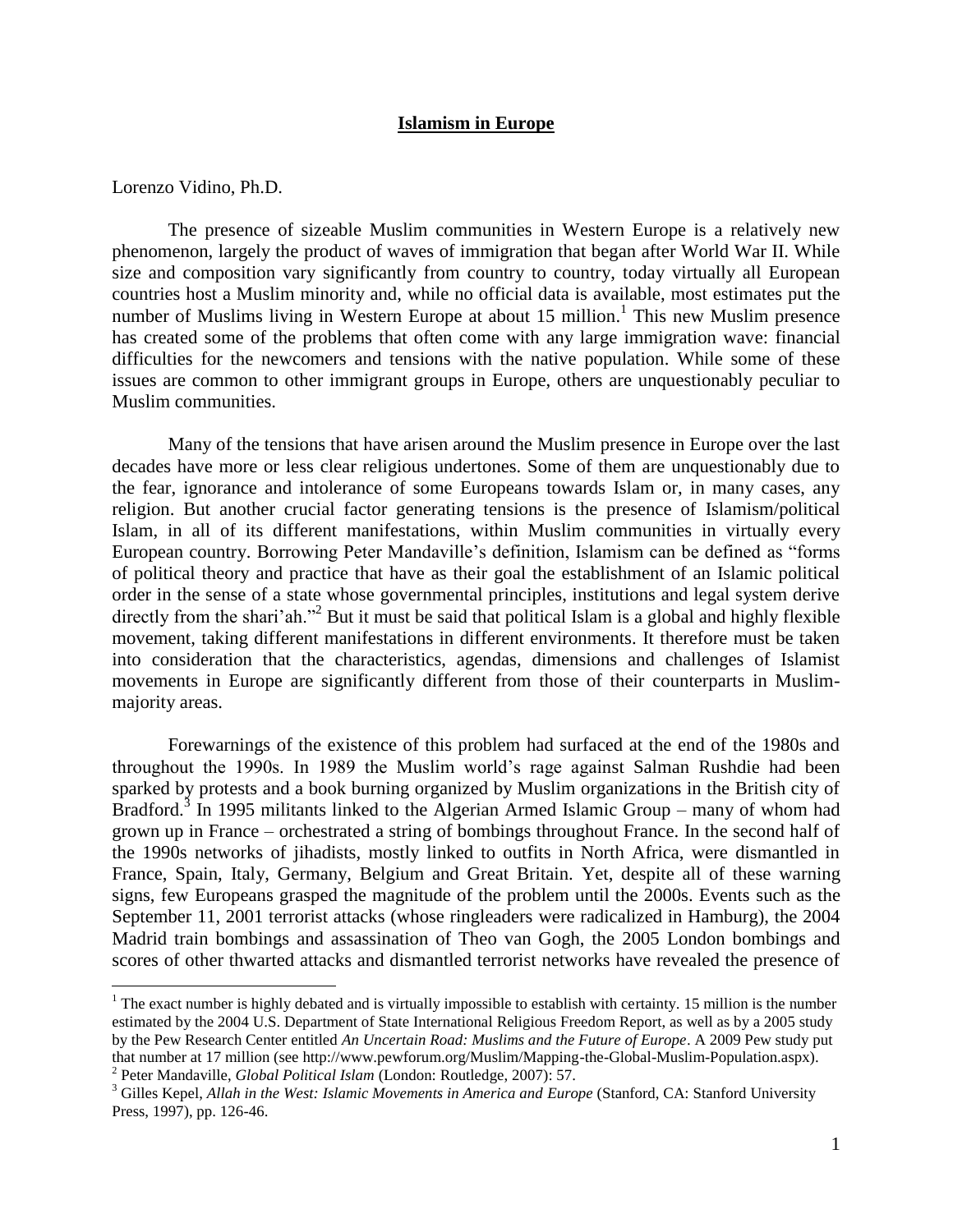a sizeable number of European-based Muslims who have embraced jihadist ideology and are ready to use violence for it.

Yet jihadist terrorism is only the tip of the iceberg, the most visible manifestation of the extremely diverse and ever evolving political movement that is Islamism. Keeping in mind the unavoidable oversimplification of this categorization, one way of differentiating Islamists is according to their *modus operandi*. This yields three subcategories: violent rejectionists, nonviolent rejectionists and participationists. Violent rejectionists, often referred to as jihadists, are individuals and networks that, often linked to or inspired by al Qaeda, reject participation in the democratic system and use violence to advance their goals. Non-violent rejectionists are individuals and groups that openly reject the legitimacy of any system of government not based on Islamic law, but do not, at least publicly and openly, advocate the use of violence to further their goals. Finally, participationists are individuals and groups that adhere to that strand of Islamism that advocates interaction with society at large, both at the micro-level through grass roots activism, and at the macro-level through participation in public life and the democratic process.

Each of these components of radical Islam has a different presence, structure, and *modus operandi*. Each, consequently, presents a different kind of challenge to Europe. And while Europeans are finally paying attention to the jihadist threat and have begun to devise new solutions to contain it, they still have only a limited understanding of the other two segments of the movement.

## **Violent rejectionists**

 $\overline{a}$ 

Individuals who espoused some of the most militant interpretations of Islam began to establish a presence in Europe in the mid-1980s. Their numbers were reinforced at the end of the decade and during the first years of the 1990s, as small groups of so-called "Afghan Arabs" (veterans of the Afghan *jihad* against the Soviets) and other committed jihadists who had escaped prosecution in the Middle East and North Africa settled in Europe. Exploiting the freedoms of the West, these violent Islamists continued to support their groups' activities in their countries of origin through propaganda, fundraising, and recruitment.

In the beginning most of these groups limited their interaction to the superficial rhetorical endorsement of their respective struggles but remained divided by nationality, each focused on fighting regimes in their countries of origin. Yet by the second half of the 1990s, several of them began to gravitate toward the orbit of al Qaeda, embracing its message of global *jihad*. A key role in this cross-pollination of ideas and methods among jihadist groups was played by some of Europe's most radical mosques, such as London's Finsbury Park Mosque, Milan's Islamic Cultural Institute, Vienna's Sahaba, or Hamburg's al-Quds, which became popular meeting points for radicals from all countries.<sup>4</sup>

After the 2001 U.S. invasion of Afghanistan the core al Qaeda organization struggled to control its cells and affiliates worldwide. While a certain level of coordination still existed,

<sup>4</sup> Lorenzo Vidino, *Al Qaeda in Europe: The New Battleground of International Jihad* (Buffalo, NY: Prometheus, 2005), Part I.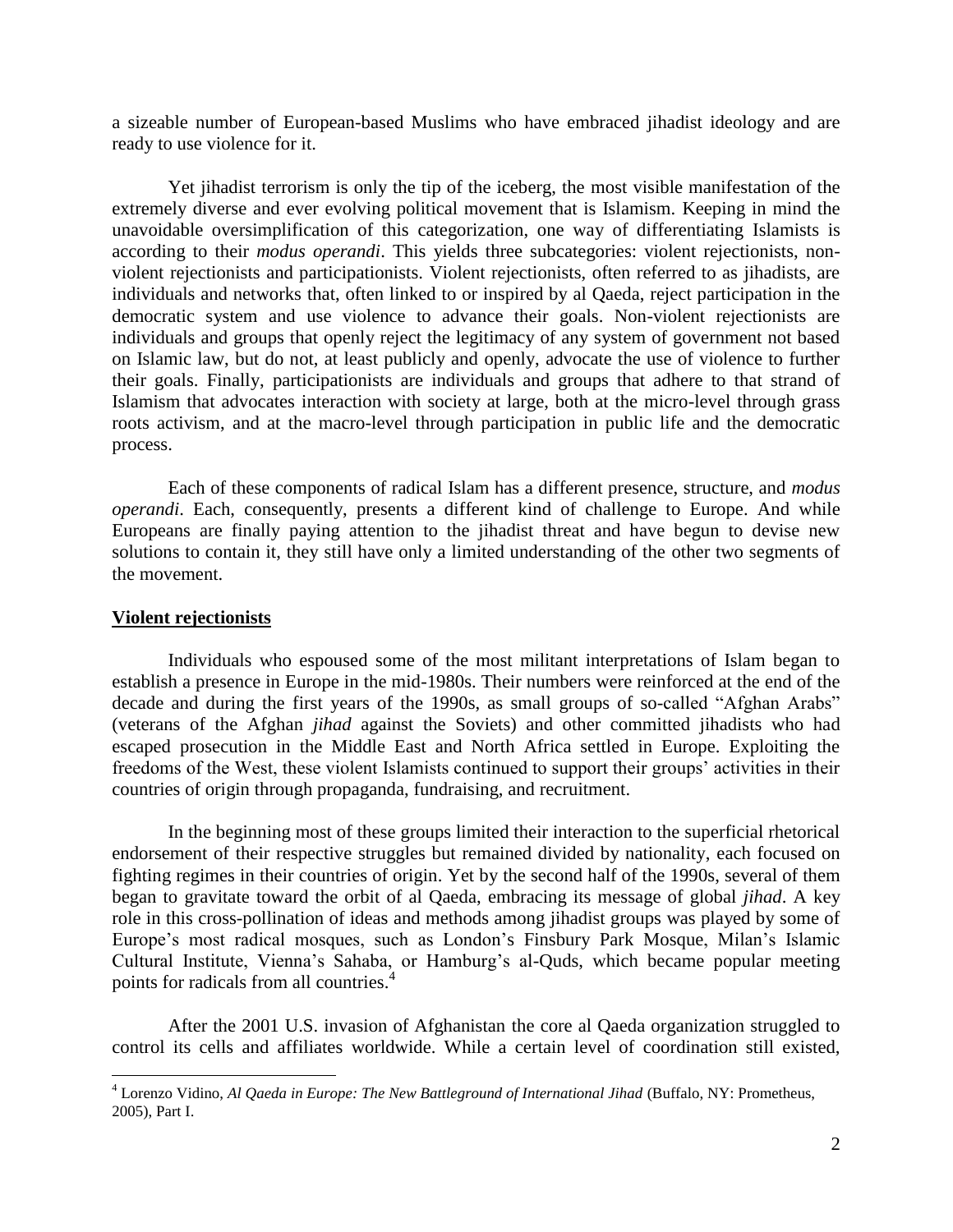European networks began to operate more autonomously, still loyal to al Qaeda's ideology but virtually independent in their day-to-day operations. As they became more independent, these European cells progressively began to change their focus. Global conflicts such as those in Afghanistan, Palestine, and Iraq continued to attract the attention of European jihadists, many of whom traveled to regions where al Qaeda was battling American forces. Nevertheless, while still perceiving themselves to be part of the global jihadist movement, the networks operating on the ground in Europe started to pay more attention to their immediate environment. Viewing all Western countries as hostile to Islam, both those that joined American efforts in Afghanistan and Iraq and those that did not, they began to focus their wrath on all of them, often placing an equal emphasis on global political affairs and domestic issues involving tensions between local Muslim communities and native populations. Therefore, in the eyes of jihadists operating in Europe, countries such as Spain, the United Kingdom and Italy bore equal guilt for discriminating against their Muslim populations and for having sent troops to Iraq. And even countries that had distanced themselves from American efforts in the Middle East were now considered enemies, because their media criticized Islam and, more generally, because their societies were not Islamic.

Moreover, European jihadist networks have experienced a generational change over the last few years. Most of today's militants, particularly in northern European countries, are secondgeneration Muslim immigrants in Europe (with a small but significant number of converts). This development has brought changes to the worldviews and agendas of the new networks. Even though they feel a strong sense of alienation from the European society into which they were born, these young men are more closely linked to their host European countries than to their ancestral lands, of whose customs and language they are often ignorant. Therefore, while they are concerned about the plight of the global *umma*, they are equally if not more affected by events that take place in their own backyard. Seeing the world through the lenses of the most radical interpretations of Islam, they believe that Islam is under attack globally and that actions in defense of it can take place with equal justification and effectiveness in the West or in Muslim lands.

Such an attitude has been perfectly summarized by a 2004 report by the AIVD, the Dutch domestic intelligence agency, which warned that "within the local networks in particular in the Western world (especially in Europe) al Qaeda's ideology is interpreted in an even more extremist way than by the al Qaeda's leadership itself. Often the actors in the networks are not really driven by strategic tactical considerations; they see themselves as participants in a mythical, apocalyptic final battle with Evil (the Western world) in the context of which, in principle, all exponents of Evil (in fact any Western citizen) should be destroyed."<sup>5</sup>

From an operational perspective, the current panorama of jihadist networks in Europe is an extremely diverse one and can be visualized as a continuum. At one extreme, we find homegrown groups: small clusters of mostly European-born radicals with no ties to external groups and that act with absolute operational independence. At the opposite end of the spectrum, we see compartmentalized cells contained in a well-structured network and subjected to a hierarchical structure, as was the model of jihadist groups operating in Europe in the 1990s.

<sup>5</sup> AIVD, *From Dawa to Jihad: The Various Threats from Radical Islam to the Democratic Legal Order* (The Hague: AIVD, 2004), p. 28.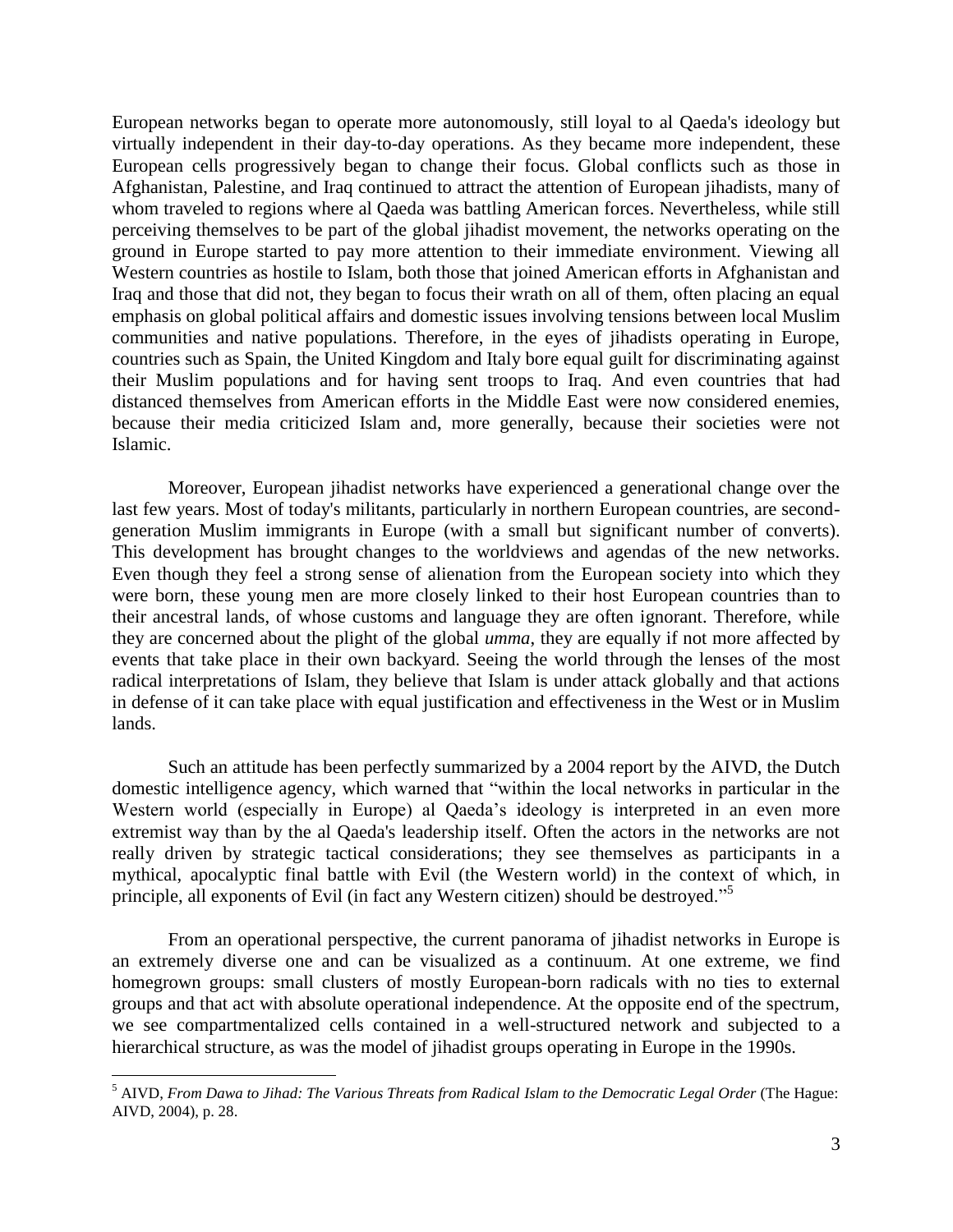Between these two extremes is a whole spectrum of realities, positioned according to the level of autonomy of the group. The most common model seems to be that of the July 7, 2005, London bombers: a small group of young men, most of whom were born and raised in Europe, who know each other either from the mosque or from the neighborhood and become radicalized in Europe.<sup>6</sup> Some of these locally groomed jihadist "wannabes" travel abroad to gain from various al Qaeda–affiliated groups the necessary bomb-making expertise that will allow the group to jump from an amateurish cluster of friends to a full-fledged terrorist cell.

Patterns vary from country to country. British authorities, for example, believe that there are around 4,000 terrorist suspects and 200 jihadist networks spread throughout the country.<sup>7</sup> Countries such as France or Spain report smaller yet extremely active jihadist scenes, while in countries such as Greece or Portugal the phenomenon is marginal, affecting only a dozen people. In some cases, there are opposite trajectories. Dutch authorities, for example, claim to have recently witnessed, after a spike in 2004–2005, a significant decrease in the level of jihadist activity on their territory, from a couple of hundred known militants to a few dozen. German authorities, on the other hand, have monitored over the last five years a worrisome surge in the number of individuals who have radicalized, obtained training in Pakistan, and been involved in terrorist activities.

Providing exact numbers of the number of jihadists in Europe is an almost futile exercise for two main reasons. First, it is evident that authorities cannot possibly have the complete picture of their local jihadist scene and know all cases. Second, it is difficult to exactly define who is an active jihadist. Is a militant who fought in Bosnia in the early 1990s and has lived quietly in a Western European city since then a jihadist? Should a European who fights with al Shabaab in Somalia and have no intention of coming home be counted? In substance it can be said that only a statistically small number of European Muslims, possibly around 10,000 (but this number is imprecise at best), are committed jihadists. Yet terrorism has always been a small numbers game and the presence of a few thousand individuals ready to use violence represents a major security concern for the Continent. Moreover, there are indications that larger numbers of young European Muslims, while not fully embracing jihadist ideology, adopt some of its frames and ideas.

## **Non-violent rejectionists**

 $\overline{a}$ 

A complete rejection of Western values and a proclaimed desire to establish an Islamic state worldwide are the characteristics not only of jihadist groups, but also of several seemingly non-violent movements and organizations operating in Europe. Many of these groups can be more or less loosely linked to Salafist ideology. 8 Salafism preaches a return to a mythical Islamic golden era that can only be obtained by referring to the only unadulterated sources: the Quran

<sup>6</sup> House of Commons, *Report of the Official Account of the Bombings in London on 7th July 2005*, May 11, 2006, pp. 13–21.

<sup>7</sup> Kevin Sullivan "At Least 4,000 Suspected of Terrorism-Related Activity in Britain, MI5 Director Says," *Washington Post*, 6 November 2007.

<sup>8</sup> For more on Salafism, see: Roel Meijer, ed., *Global Salafism: Islam's New Religious Movement* (New York: Columbia University Press, 2009).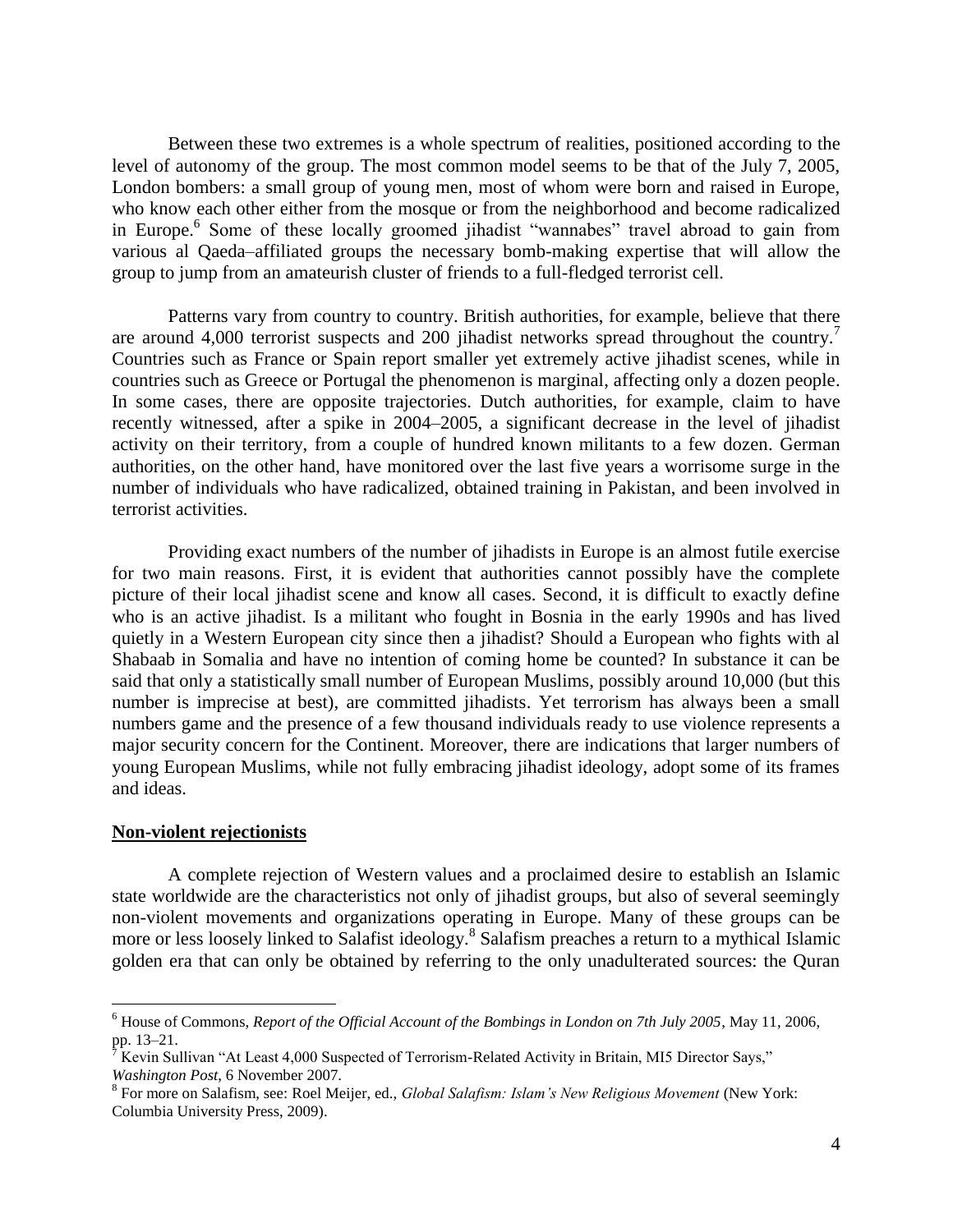and the hadith. Salafism is "not only scripturalist but also literalist," arguing that Muslims should behave exactly how the pious forefathers of Islam behaved according to these sources.<sup>9</sup>

In Europe, as elsewhere, Salafists are not a unified movement. Rather, they are split between various currents due to doctrinal differences and leadership struggles. Some are quietist, isolating themselves from society, while others (do) advocate involvement in society and politics. Most refute violence, at least in Europe, but some do not and are better categorized as violent rejectionists—the lines are in some cases blurred. Salafism has been able to attract a growing number of European Muslims through its claims of simplicity, meaning and moral superiority. As argued by Dutch scholar Roel Meijer, "in a contentious age, Salafism transforms the humiliated, the downtrodden, disgruntled young people, the discriminated [against] migrant, or the politically repressed into a chosen sect (*al-firqa al-najiya*) that immediately gains privileged access to the Truth."<sup>10</sup>

Other ideological movements operating in Europe can be put in the category of nonviolent rejectionists. One of the most organized among them is Hizb ut-Tahrir (Liberation Party, HT). Founded in East Jerusalem in the early 1950s, HT has developed into a global movement with branches on virtually all continents.<sup>11</sup> HT's worldview is simple: all the solutions to man's political, economic, cultural, and social problems are to be found in Islam, and the only way for humanity to achieve justice is to abandon any man-made system (including democracy) and establish a Caliphate encompassing not only today's Muslim world, but the entire globe<sup>12</sup>.

HT officially aims at disseminating its ideology and challenging the existing status quo without resorting to violence.<sup>13</sup> Its rhetoric is sophisticated and skillfully tailored to the ears of Western Muslims. HT, in fact, does not simply appeal to the disaffected masses of unassimilated European Muslims. Members of HT tend to be highly educated young professionals who are second-generation Muslim immigrants in Europe, and their ranks are buttressed further by a small cadre of converts. The organization's members are active in spreading HT's message through an unrelenting propaganda effort. This includes websites and publications in various European languages, leaflets in Muslim neighborhoods and in front of mainstream mosques, and conferences regularly held throughout the continent and attended by thousands of sympathizers.<sup>14</sup>

Salafis and HT generally stop short of expressly advocating violence, at least in the West. Their literature and speeches state that Islam is under attack, that Muslims have a duty to defend their fellow Muslims worldwide, and that they must establish the Caliphate in order to mount this

<sup>&</sup>lt;sup>9</sup> Meijer, "Introduction," in ibid, page 4.

 $10$  Ibid, page 13.

 $11$  According to the Hizb ut-Tahrir Britain website, available at [http://www.hizb.org.uk/hizb/who-is-ht/prominent](http://www.hizb.org.uk/hizb/who-is-ht/prominent-members.html)[members.html](http://www.hizb.org.uk/hizb/who-is-ht/prominent-members.html) . Accessed 15 February 2008.

<sup>12</sup> Zeyno Baran, *Hizb ut-Tahrir: Islam's Political Insurgency*, report published by the Nixon Center, December 2004, available at: [http://www.nixoncenter.org/Monographs/HizbutahrirIslamsPoliticalInsurgency.pdf.](http://www.nixoncenter.org/Monographs/HizbutahrirIslamsPoliticalInsurgency.pdf)

<sup>&</sup>lt;sup>13</sup> Hizb ut-Tahrir Britain website, available at [http://www.hizb.org.uk/hizb/who-is-ht/our-method/our-method.html.](http://www.hizb.org.uk/hizb/who-is-ht/our-method/our-method.html) Accessed 15 February 2008.

<sup>&</sup>lt;sup>14</sup> Most European branches of HT run sophisticated and frequently-updated websites. See, e.g., the websites of HT Britain [\(http://www.hizb.org.uk/hizb/\)](http://www.hizb.org.uk/hizb/), Denmark [\(http://www.globalkhilafah.com/\)](http://www.globalkhilafah.com/), and Holland [\(http://www.expliciet.nl/component/option,com\\_frontpage/Itemid,1/\)](http://www.expliciet.nl/component/option,com_frontpage/Itemid,1/).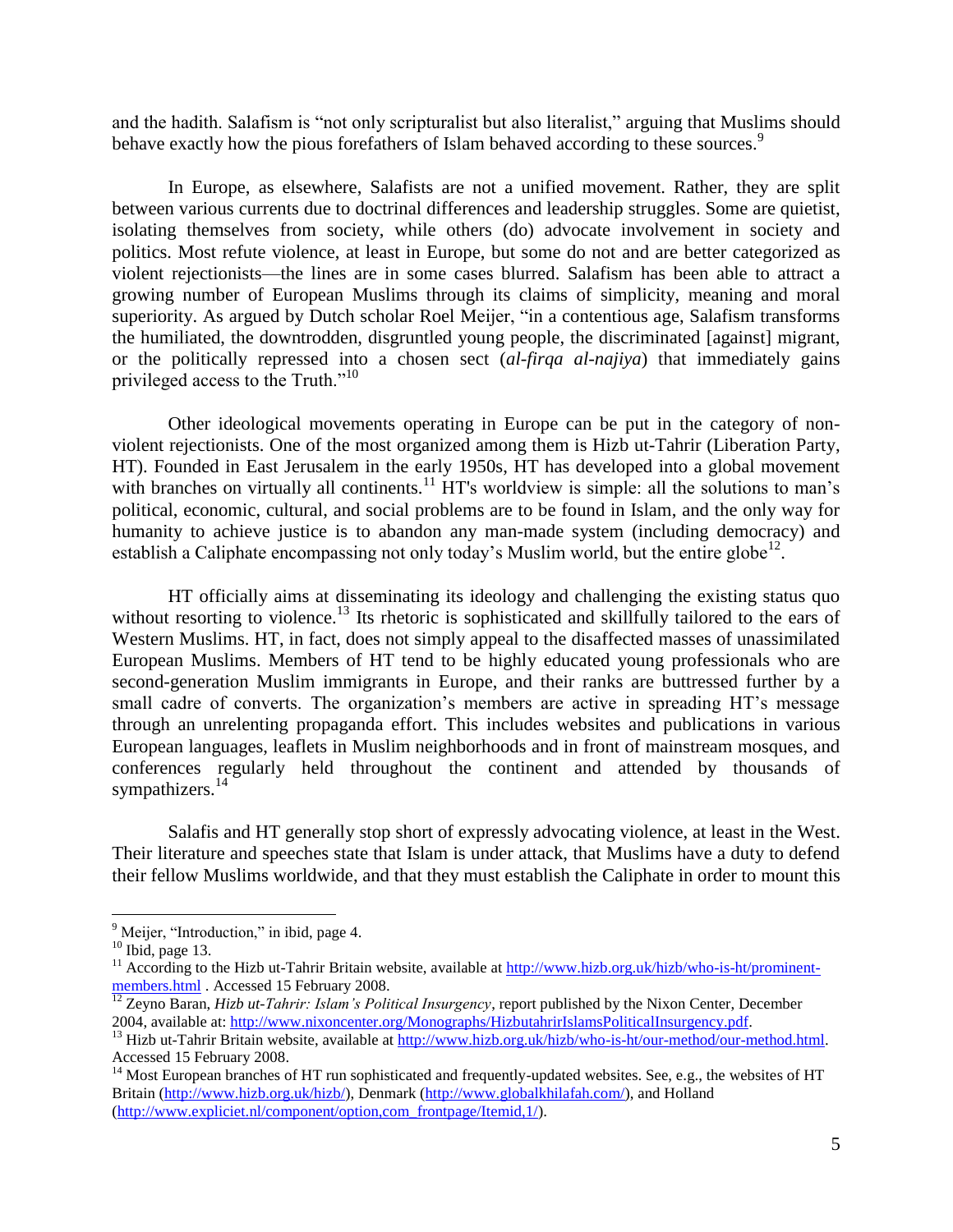defense. However, they refrain from specifying exactly how Muslims should do so. Nevertheless it can be argued that, while not openly endorsing violence, they provide powerful ideological tools to radicalize Muslims. The jump from embracing the Salafist or HT worldview to committing violent acts in order to further their goals is, according to many, a short one. For this reason, these groups are often identified as a "conveyor belt" to terrorism.<sup>15</sup> And, to be sure, there are reasons for hesitating to put many Salafists in the "non-violent" category. In such a heterogeneous movement some do advocate violence, in some cases even in Europe, making the difference to violent rejectionists paper thin. But, overall, most Salafists (at least those that are commonly referred to as "political Salafists", as opposed to "jihadist Salafists") are not engaged in violent acts in Europe.

How big is the presence of non-violent rejectionists in Europe? As for violent rejectionists, definitional challenges and the impossibility of having a complete knowledge of the scene hamper any effort. The challenge to define a non-violent rejectionist is particularly intense. Is somebody who regularly visits Salafi websites a non-violent rejectionist? And somebody that does it only occasionally? How can (and, some would argue, should) authorities know about individual beliefs if there is no immediate reason to estimate they will lead to violence? In a nutshell, it is very difficult to estimate the size of all Islamist subcategories.

German authorities, while fully aware of the limitations of their calculations, have attempted to do so in regard to Islamist groups operating on their territory. The country's intelligence agencies estimate that Germany is home to some 30,000 participationist Islamists, some 4,000 Salafists, and some 1,140 individuals who could be considered violent jihadists.<sup>16</sup> Some of the most notorious among German Salafist groups, like Millatu Ibrahim, Einladung zum Paradies, Die Wahre Religion and DawaFFM, have been the targets of various actions by German authorities.

While the fact that every European country presents its own dynamics cannot be overemphasized, it can be argued that similar portions among the various Islamist subcategories exist in the other European countries. Non-violent rejectionist groups exist in different countries with different characteristics, and many of them operate at a local level without much interaction with like-minded entities in their country or abroad. An exception is the network related to HT's spinoff al-Muhajiroun. While formally defunct, the London-based group has given birth to a variety of entities operating in several European countries and often adopting the moniker Sharia4 (Sharia4Belgium, Sharia4Denmark and so on). Often composed of just a few dozen individuals, these al-Muhajiroun spinoffs manage to attract significant public attention due to their provocative initiatives and ability to manipulate the media. It must be said that many nonviolent rejectionists are not part of a formal organization but rather belong to informal clusters congregating at the margins of some mosque or in private circles without attracting much attention.

<sup>15</sup> Zeyno Baran, "Fighting the War of Ideas," *Foreign Affairs*, November/December 2005.

<sup>&</sup>lt;sup>16</sup> The number for the participationists is released in the agency's publicly available annual reports (for example see page 181 of the 2008 report); the number of Salafists is derived from personal interviews with German officials and Sabine Siebold, "German police raid scores of radical Islamists' homes," Reuters, June 14, 2012; the number of jihadists is derived from *Radikalisierungsprozesse im Bereich des islamistischen Extremismus und Terrorismus*, report by the Niedersächsisches Ministerium für Inneres und Sport/Verfassungsschutz, May 2012, page 9.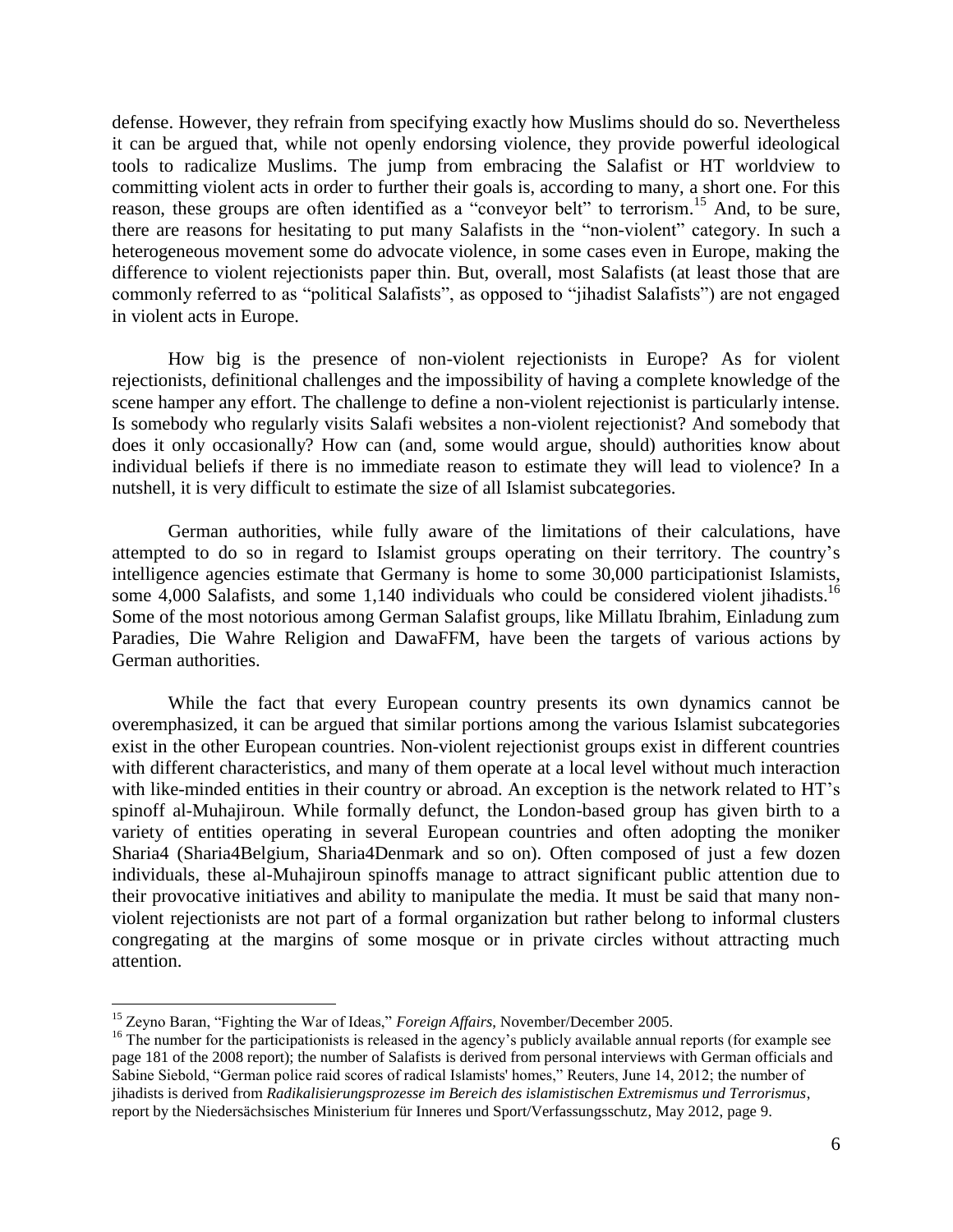# **Participationists**

 $\overline{a}$ 

At the bottom of the pyramid is the numerically most significant component of political Islam in Europe: the Muslim Brotherhood and other "participationist" Islamist movements such as the South Asian Jamaat-e Islami (whose influence is largely limited to Great Britain) or the Turkish Milli Görüş (headquartered in Germany, but active in all European countries with a sizeable Turkish population). Unlike rejectionists, such organizations have made a conscious decision to avoid unnecessary confrontation and have instead opted for a clever and flexible policy of engagement with the European establishment.

The history of participationist Islamist organizations in Europe began approximately fifty years ago, when many members of the Muslim Brotherhood, who were often fleeing persecution in their home countries, spent significant amounts of time or permanently settled in various European countries. These "European Brothers" founded some of the first Muslim organizations in the West, which at the time of their foundation were little more than student organizations with a few hundred members. At that point, most of these individuals and organizations simply aimed at spreading the Brotherhood's ideology to the small number of Muslims living in Europe, while focusing their political efforts on influencing their native countries in the Middle East and North Africa.<sup>17</sup>

 Yet by the end of the 1980s, the European Brothers began to view the Muslim presence in the West differently. Top Brotherhood scholars started to redefine some centuries-old religious qualifications, stating that the traditional distinction between *dar al Islam* (land of Islam) and *dar al harb* (land of war) did not reflect the current reality. While the West could not be considered *dar al Islam* because *sharia* was not enforced there, it could not be considered *dar al harb* either, because Muslims were allowed to practice Islam freely and were not persecuted. The scholars decided, therefore, that it was possible for them to create a new legal category. They concluded that the West should be considered the *dar al dawa* (land of preaching), a territory where Muslims live as a minority, are respected, and have the affirmative duty to spread their religion peacefully<sup>18</sup>.

 The implications of this decision go far beyond the merely theological aspect. By redefining the nature of the Muslim presence in the West, the Brothers also changed the nature of their own role in it. The characteristics of this new role are precisely outlined in the seminal book *Priorities of the Islamic Movement in the Coming Phase*, published in 1990 by the top Muslim Brotherhood ideologue Yusuf al-Qaradawi.<sup>19</sup> Qaradawi devotes a large section of his book to the presence of Muslim minorities in Western countries and the unprecedented opportunity that this phenomenon may represent for the Islamist movement, which, in Qaradawi's words, can "play the role of the missing leadership of the Muslim Nation [*umma*] with all its trends and groups" in guiding and shaping the minds of Muslim immigrants living in the West. While the Islamist movement can exercise only a limited influence in Muslim countries, where hostile regimes keep

<sup>&</sup>lt;sup>17</sup> Lorenzo Vidino, "The Muslim Brotherhood's Conquest of Europe," *Middle East Quarterly* 12:1 (Winter 2005), pp. 25-34.

<sup>18</sup> Xavier Ternisien, *Les Frères musulmans* (Paris: Fayard, 2005), pp. 190-2.

<sup>19</sup> Yusuf al-Qaradawi, *Priorities of the Islamic Movement in the Coming Phase* (Swansea, UK: Awakening Publications, 2000).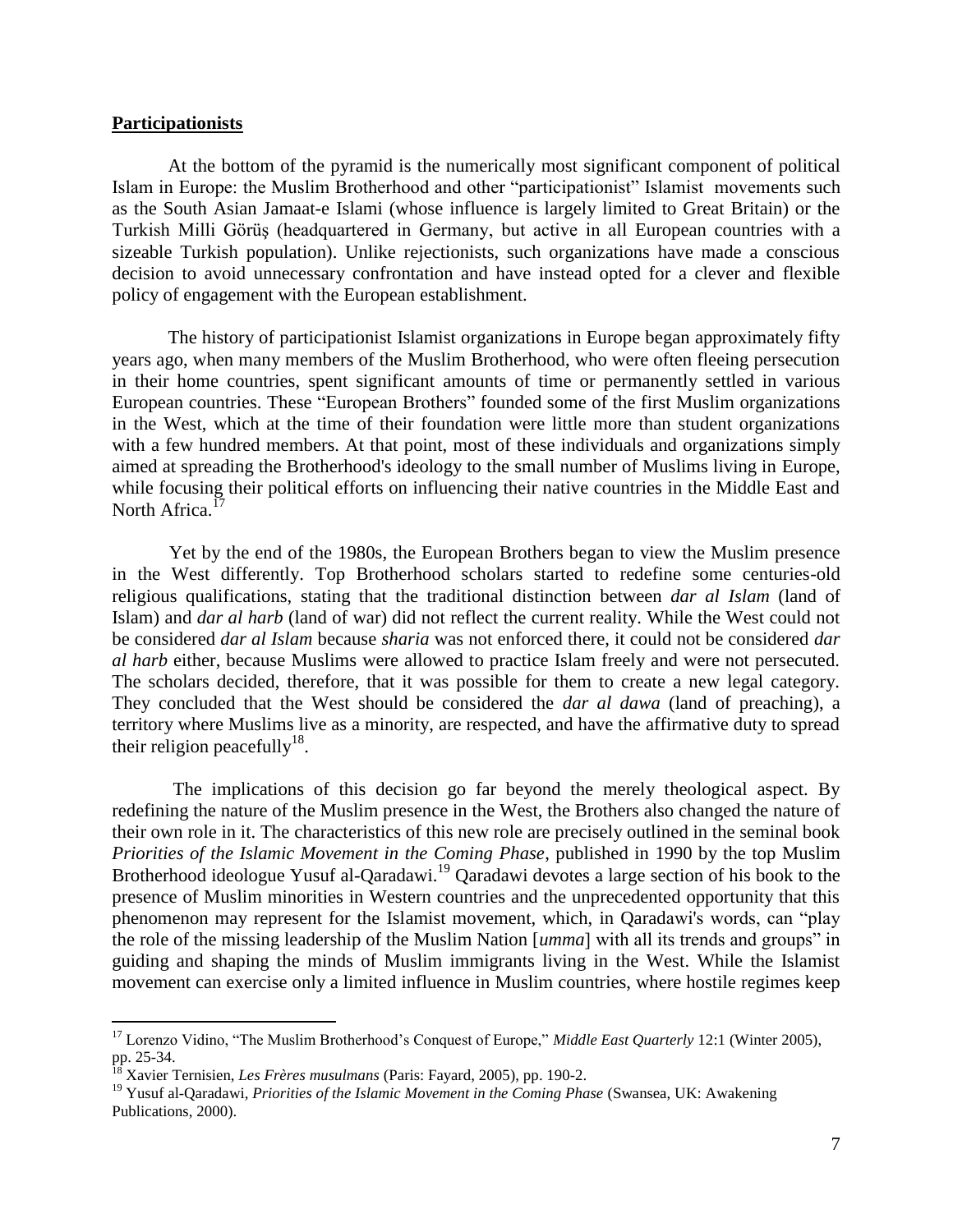it in check (at least when Qaradawi wrote his treaty), Qaradawi realized that the Brotherhood may operate freely in Europe where, thanks to its activism and ample financing, it can now overshadow other currents of Islam.

 Qaradawi has a simple recipe for how the Islamist movement can become the guide of Muslim communities in the West: "Try to have your own small society within the larger society," says Qaradawi, "your own Muslim ghetto." The Egyptian cleric advocates the creation of a web of Islamic centers, think tanks, magazines, mosques, and conferences so that the Islamist movement can spread its politicized version of Islam among Western Muslims. At the same time, Qaradawi advocates moderation and relative openness when dealing with non-Muslims. At least in these early stages, he writes, confrontation can only damage the movement, whereas displaying a moderate façade will allow the Brothers to operate under the radar screen.

A second goal common to all European Brotherhood organizations is the designation as official or *de facto* representatives of the Muslim community of their country. Becoming the preferred—if not the exclusive—partners of European governments and elites would serve various purposes. One, publicly and proudly declared by the Brothers, is to positively contribute to the future of European society. Highlighting common values, the Brothers, in fact, present themselves as a moderate force encouraging Muslims to simultaneously participate in society and spread their Islamic principles, which, ultimately, benefit everybody.

Yet, the European Brothers seem to have additional purposes attached to the establishment of a preferential relationship between them and European governments. Despite their unrelenting activism and ample resources, in fact, the Brothers have not been able to create a mass movement and attract the allegiance of large numbers of European Muslims. While concepts, issues, and frames introduced by the Brothers have reached many of them, most European Muslims either actively resist the Brothers' influence or simply ignore it. The Brothers understand that a preferential relationship with European elites could provide them with the financial and political capital that would allow them to significantly expand their reach and influence inside the community.

By leveraging such a relationship, in fact, the Brothers aim at being entrusted by European governments with administering all aspects of Muslim life in each country. They would, ideally, become those whom governments task with preparing the curricula and selecting the teachers for Islamic education in public schools, appointing imams in public institutions such as the military, the police or the prison service, and receiving subsidies to administer various social services. This position would also allow them to be the *de facto* official Muslim voice in public debates and in the media, overshadowing competing forces. The powers and legitimacy bestowed upon them by European governments would allow them to exert significantly increased influence over the Muslim community. Making a clever political calculation, the European Brothers are attempting to turn their leadership bid into a self-fulfilling prophecy, seeking to be recognized as representatives of the Muslim community in order to actually become it. Finally, the position of representatives of European Muslims would allow the Brothers to influence European policymaking on all Islamic-related issues. While having their say on the crafting of domestic policies can be very important, the European Brothers seem to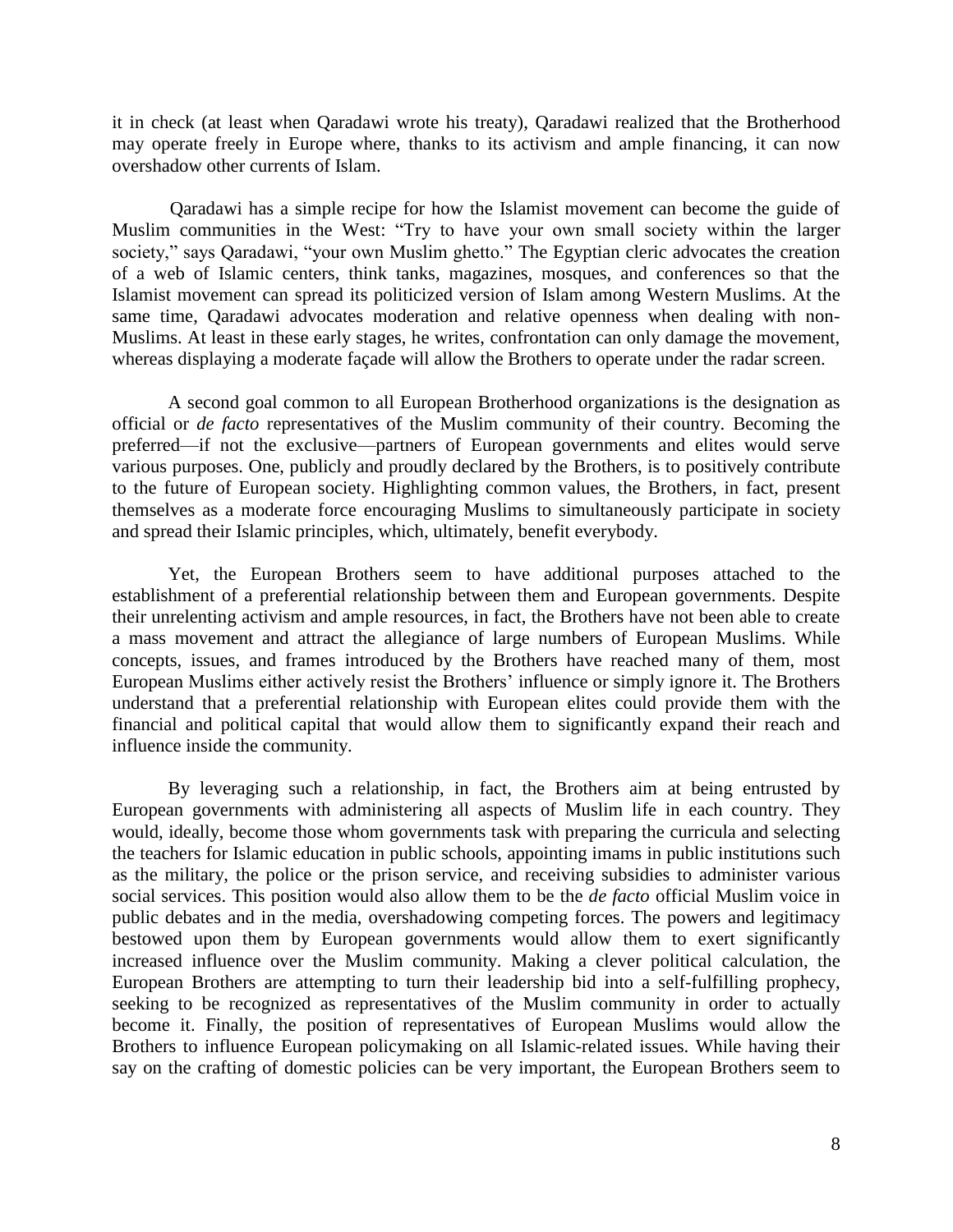have placed an even higher value on influencing foreign policies. Once again the writings of Yussuf al-Qaradawi perfectly encapsulate this vision.

Understanding the crucial role that the policies of European governments play in the struggle between Islamist movements and their rivals for the control of Muslim countries, Qaradawi declares that "it is necessary for Islam in this age to have a presence in such societies that affect world politics" and that the presence of a strong and organized Islamist movement in the West is "required for defending the causes of the Muslim Nation and the Muslim Land against the antagonism and misinformation of anti-Islamic forces and trends."<sup>20</sup> In other words, Qaradawi argues that the European Brothers find themselves with the unprecedented opportunity to influence European public opinion and policymakers on all geopolitical issues related to the Muslim world. And indeed, over the last twenty years, the European Brothers have consistently tried to take advantage of their position of influence to advance Islamist causes. From private meetings with senior policymakers to mass street protests, from editorials in major newspapers to high profile conferences, they have used all the material and intellectual resources they possess in order to advance the Islamist point of view on several issues, from Palestine to Afghanistan, and on the nature of the Islamist movement itself.

 From the beginning of the 1990s, the European Brothers began to implement this new strategy specifically designed for the West. The small organizations created by Brotherhood "pioneers" have grown significantly in size and independence. In essence, there is no formal Muslim Brotherhood organization in any European country. Yet it is fair to say that virtually all European countries operate organizations and networks with historical, financial, personal, organizational and ideological ties to the Muslim Brotherhood and other Islamic revivalist movements worldwide. What is being termed as the "European Brotherhood" is essentially a fairly small, informal network of activists tied together by marriage, business ties, old friendships, and, most importantly, a shared vision. Each organization belonging to the movement acts independently, adapting its actions to the environment in which it operates, but a foundation of commonly accepted principles and goals unites all of them.

These organizations, such as the Union of Islamic Organizations in France (UOIF), the Islamic Society of Germany (IGD), and the Muslim Association of Britain (MAB) have gained positions of prominence within their countries' Muslim communities. Even though their conservative and politicized interpretation of Islam is generally not shared by the majority of Muslims residing in Europe, Brotherhood-linked organizations have often managed, through activism and foreign funding, to overshadow other Muslim organizations, become the favorite partners of most European governments and, consequently, often develop into the *de facto* representatives of local Muslim communities. Non-Islamist organizations, lacking the financial resources and political shrewdness of participationist organizations, struggle to make their voices heard.

Assessments of the European Brothers closely resemble those of the global Islamist movement, with analysts split between optimists and pessimists. More specifically, optimists argue that the European Brothers are simply a socially conservative force that, unlike other

<sup>20</sup> Yusuf al-Qaradawi, *Priorities of the Islamic Movement in the Coming Phase* (Swansea, UK: Awakening Publications, 2000).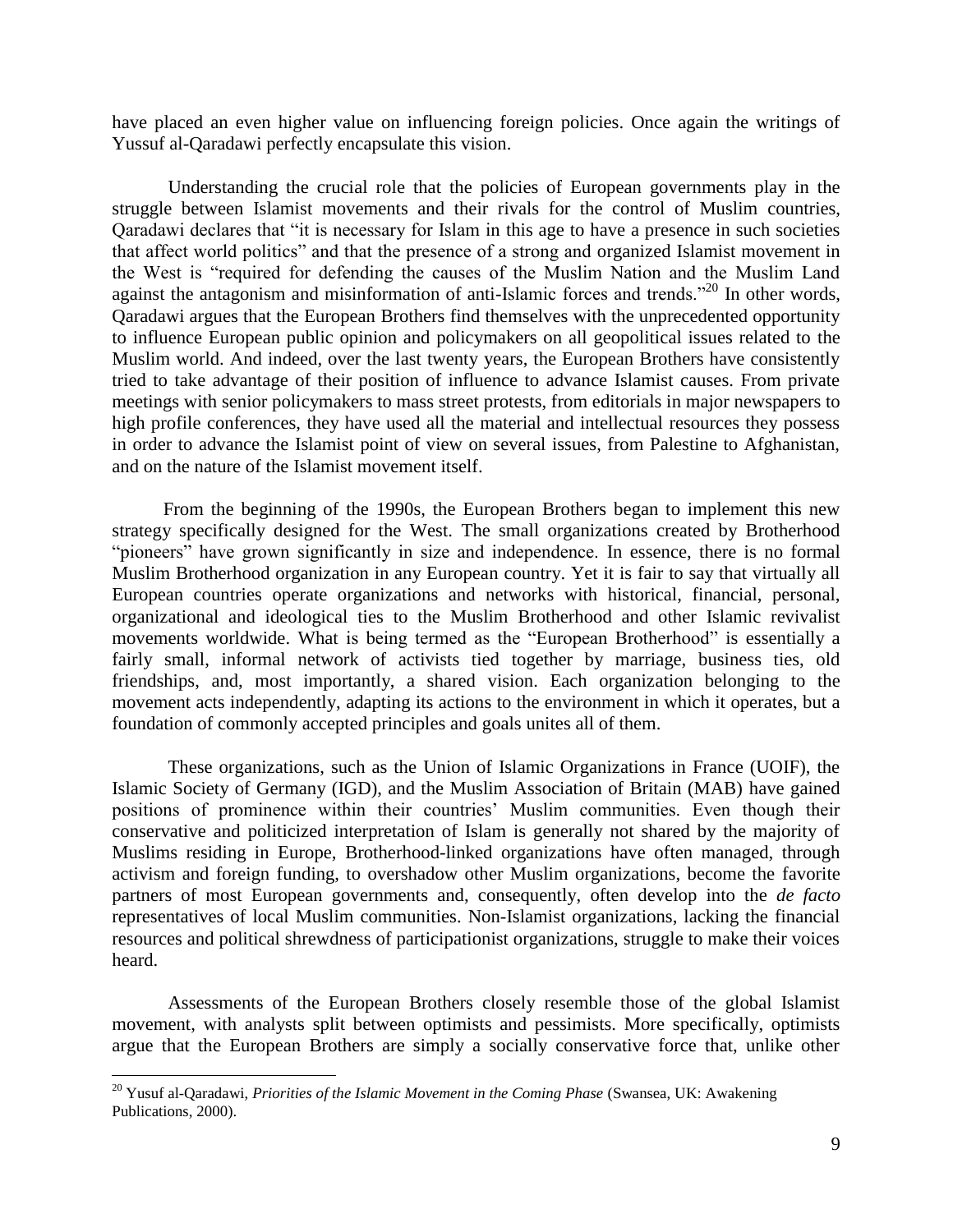movements with which they are often mistakenly grouped, encourages the integration of European Muslim communities, offering a model through which Muslims can live their faith fully and maintain a strong Islamic identity while becoming actively engaged citizens. Pessimists see a much more sinister nature in the European Brotherhood. Thanks to their resources and the naiveté of most Europeans, they argue, the European Brothers are engaged in a slow but steady social engineering program, aimed at Islamizing European Muslim populations and ultimately at competing with European governments for their allegiance. The pessimists accuse the Brothers of being modern-day Trojan horses, engaged in a sort of stealth subversion aimed at weakening European societies from within, patiently laying the foundations for their replacement with an Islamic order. According to pessimists, officials of Brotherhood-linked organizations have astutely realized that their most fruitful approach is to cozy up to European elites and gain their trust. They are taking advantage of European elites' desperate desire to establish a dialogue with any representatives of the Muslim community and putting themselves forward as the voices of European Muslims, then using the power and legitimacy that comes from such interaction to strengthen their position inside the community.

Government officials and experts are irremediably split on the assessment of the movement, creating a complex, often chaotic situation in which institutions swing erratically between actions that reflect both optimistic and pessimistic views of the movement. Some governments have engaged Brotherhood organizations as reliable partners while others or, in some cases, those very same governments that at one point embraced them have publicly accused them of being a social and security threat. In substance, no European country has adopted a cohesive assessment followed by all branches of its government. There is no centrally issued white paper or set of internal guidelines sent to all government officials detailing how European Brotherhood organizations should be identified, assessed, and eventually engaged. This leads to huge inconsistencies in policies, not only from one country to another but also within each country, where positions diverge from ministry to ministry and even from office to office of the same body. It should be noted that there are significant differences from country to country in terms of both the presence of Muslim Brotherhood offshoots and attitudes of local governments towards them.

# **Positions towards conversion to Christianity**

Even though some dissent, traditionally the majority of Islamic scholars have indicated death as the punishment for renouncing Islam. Some scholars argue that if the convert is not "seditious", that is, does not make his conversion public and therefore seek to undermine the Muslim community, death is not necessary. Yet there is no question that most Islamic sources see conversion as one of the gravest choices a Muslim can make. Islamists of all stripes, whether in Europe or in Muslim majority areas, wholeheartedly embrace this position.

If there should be little doubt that rejectionists, the most radical wing of the Islamist movement, adopt these views, some have thought that participationists would have a different perspective. Yet an analysis of the participationists' most authoritative sources dispels this notion, as a 2006 *fatwa* issued by Qaradawi exemplifies. Firstly, Qaradawi identifies conversion from Islam to other faiths as a Western conspiracy, indicating that "the ugliest intrigue the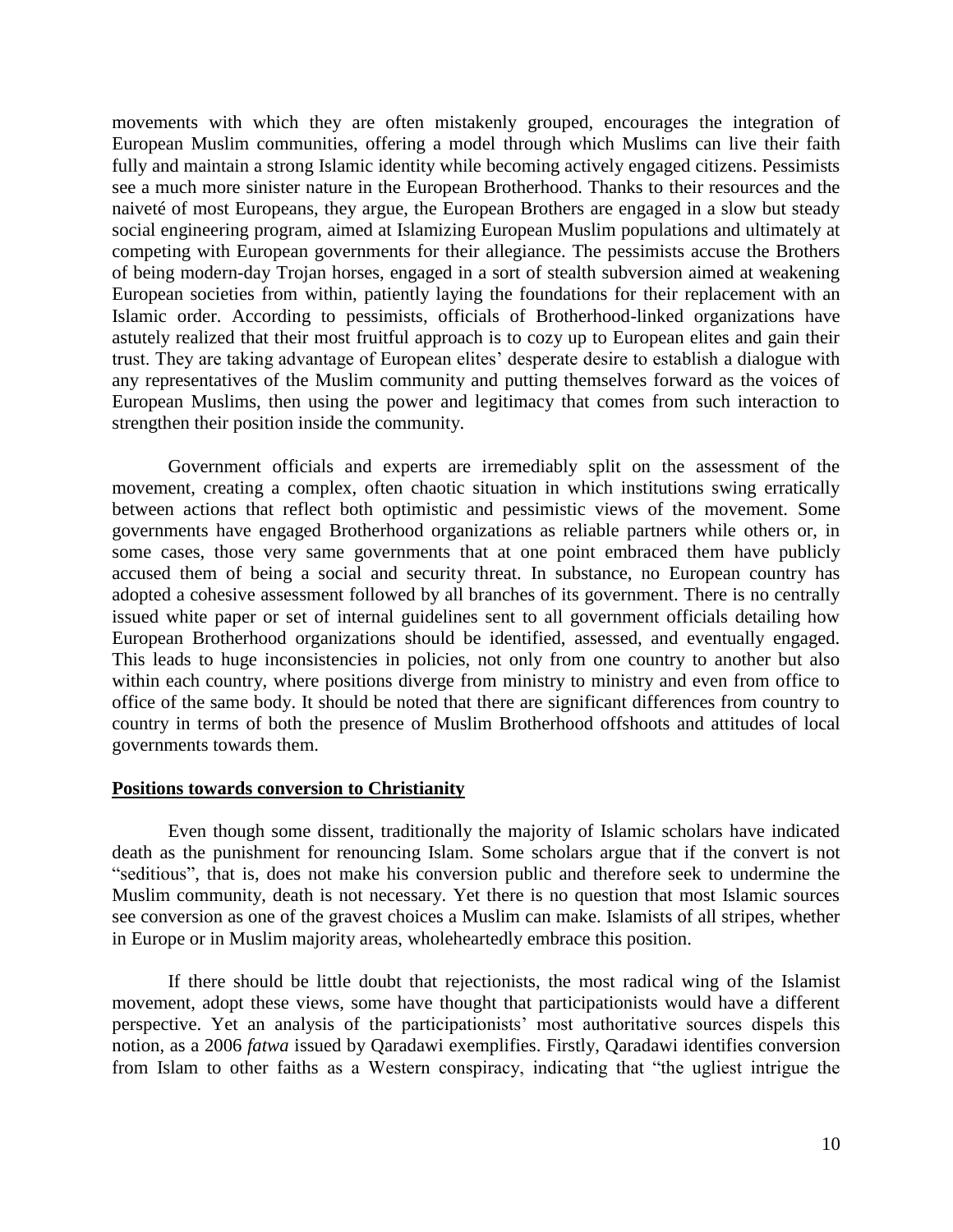enemies of Islam have plotted against Islam has been to try to lure its followers away from it."<sup>21</sup> He then strongly criticizes Christian "missionary invaders" who attempt to convert Muslims to Christianity. Such criticism, while not directly a violation of religious freedom, seems to be rather hypocritical, since *dawa* among Christians has been one of the cornerstones of the European Brothers' activities for decades and has been advocated by Qaradawi himself in lengthy treatises and in many of his lectures in Europe and North America.

But the most revealing part of Qaradawi's *fatwa* on freedom of religion comes when he clearly identifies leaving Islam with either minor or major apostasy.<sup>22</sup> The former is that committed by those who consider Islam as a private matter. In that case, Qaradawi says the apostate should be punished only with a "discretionary punishment." But he is inflexible against those who commit major apostasy: those who publicize their conversion and, even worse, attempt to persuade others to leave Islam. Such individuals, argues Qaradawi in clear terms, must receive the death penalty. "No community accepts that a member thereof changes its identity or turns his or her loyalty to its enemies," states Qaradawi. "They consider betrayal of one's country a serious crime, and no one has ever called for giving people a right to change their loyalty from a country to another whenever they like." To him, leaving Islam is like committing treason, because Islam is not a religion, the choice of which, in modern Western society, is left to the individual. Leaving Islam is committing treason against a political community and Qaradawi goes even further, stating that negligence in punishing apostates jeopardizes the whole community.

Some European-based Brothers are consistent in explaining that the ideas of Islamist thinkers such as Qaradawi are limited to the movement's vision for an Islamic state to be created in any place where Muslims represent the majority. Therefore, they argue, if Qaradawi is adamant that apostates should be killed, the European Brothers have consistently stated that such doctrine is not applicable in the West. The European Brothers have not repudiated Qaradawi's analysis expressly or, more often, tacitly, endorsing his view that those who leave Islam should be killed because they commit a sort of treason. They have simply stated that such punishment is only to be applied in an Islamic state and not in the West. *Trends*, a magazine published by the Islamic Foundation of Leicester, stated, for example, that leaving Islam is like treason because "Islam is not just a religion but a system for organizing human life. It is an ideology and Muslims are soldiers who carry forward this truth."<sup>23</sup> But the magazine clearly stated that a Muslim living in Britain is free to convert because Islam in Britain is not established and the death penalty can only be applied in an Islamic society. Similarly, a *fatwa* issued by the al-Qaradawi-led European Council for Fatwa and Research stated that "executing whoever reverts from Islam is the responsibility of the state and is so to be decided by Islamic governments alone."24

<sup>21</sup> Yusuf al-Qaradawi, "Apostasy: Major and Minor," *Islamonline* 

[<sup>\(</sup>http://www.islamonline.net/English/contemporary/2006/04/article01c.shtml\)](http://www.islamonline.net/English/contemporary/2006/04/article01c.shtml), April 2005.

 $^{22}$  Gudrun Krämer, "Drawing Boundaries: Yusuf al-Qaradawi on Apostasy," in Gudrun Krämer and Sabine

Schmidtke, *Speaking for Islam: Religious Authorities in Muslim Societies* (Leiden: Brill, 2006), pp. 200-209.

<sup>23</sup> Philip Lewis, *Islamic Britain: Religion, Politics and Identity among British Muslims* (London: IB Tauris, 1994), pp. 191-192.

<sup>&</sup>lt;sup>24</sup> European Council for Fatwa and Research, *First Collection of Fatwas*, translated by Anas Osama Altikriti,. Date unspecified.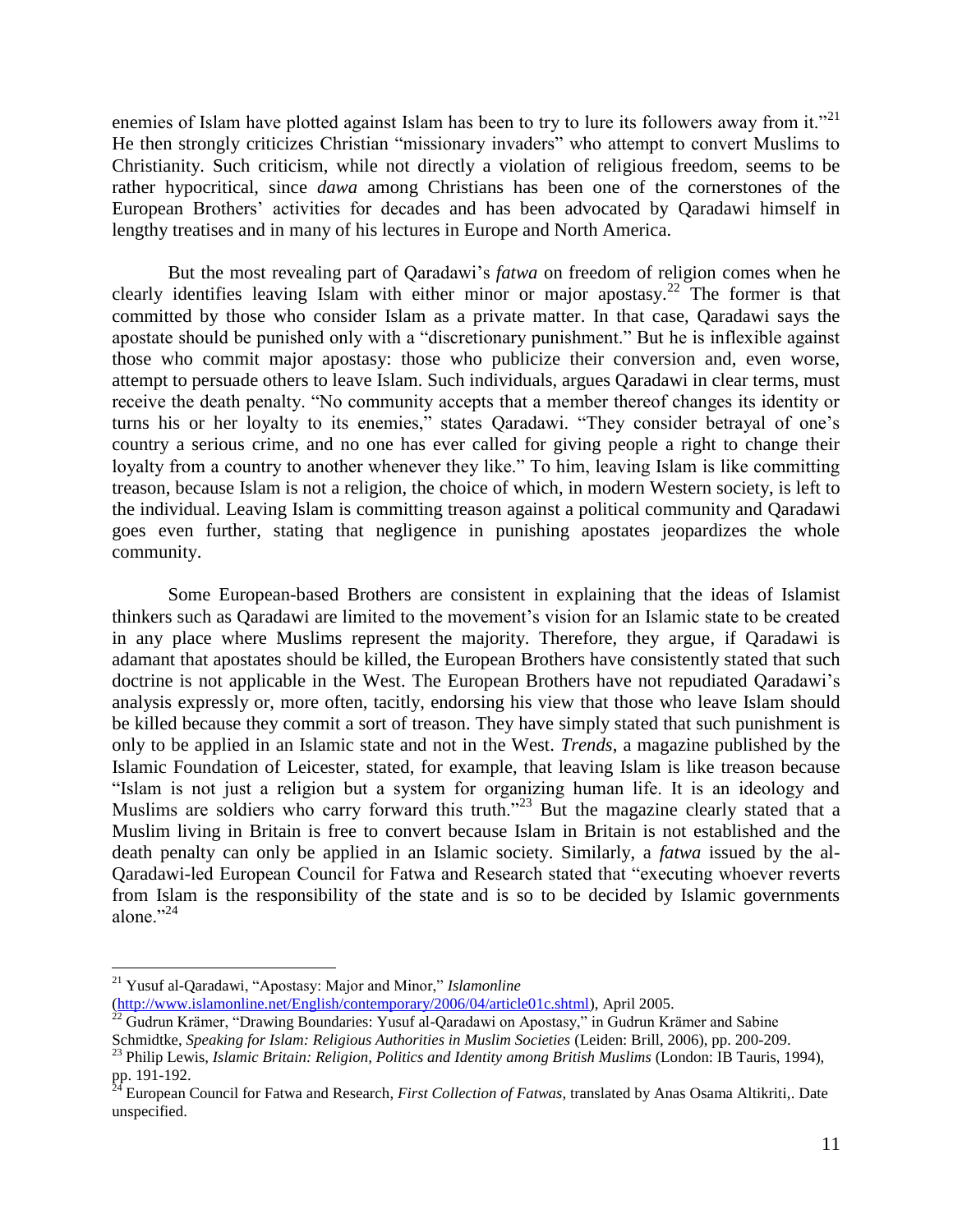These positions lend themselves to two opposing interpretations. For some, the European Brothers are making a commendable effort to contextualize Islamist teachings to Western reality and labeling them as "fundamentalists" for simply following the letter of the Quran is simplistic and unfair. For others these positions reveal the incompatibility of the views of the Brotherhood with liberal democracy. Moreover, according to some pessimists, they betray the movement's real nature. While trying to reassure Europeans with statements about their embracement of democracy and human rights, the European Brothers at heart believe in the same vision outlined by Qaradawi. Aware of the repercussions that openly endorsing such positions would have, they engage in a sort of *outsourcing of radicalism*. Critics, in fact, accuse the European Brothers of playing a deceitful game in which they let non-European-based thinkers say what they really think about thorny issues such as democracy, women's rights and religious freedom. By spinning, downplaying, or refusing to elaborate on such statements, the European Brothers maintain their status of acceptability with European elites. Yet, by maintaining their affiliations with those who make such comments and disseminating their writings within the Muslim community they are capable of tacitly endorsing them without compromising themselves.

The dissemination and mainstreaming of these views by the European Brothers arguably has a certain impact on the European Muslim population. Threats against European Muslims who leave Islam are commonplace. A study by the British think tank Policy Exchange has revealed that 36% of British Muslims aged 16 to 24 believe that a Muslim who abandons Islam should be punished with death, a percentage much higher than the 19% of over 55s who share the same belief.<sup>25</sup> It is obviously impossible to directly and empirically link the growth of these views to the actions of the Brothers or, for that matter, any other Islamist group, but there is no question that such groups espouse, justify and disseminate them.

# **Conclusion**

 $\overline{a}$ 

This article sought to provide an inevitably simplified and generalized overview of Islamist networks in Western Europe.<sup>26</sup> It goes without saying that dynamics vary significantly from country to country and even from city to city within the same country. There are groups that can only to some degree be considered Islamist<sup>27</sup> and several that fluctuate between the subcategorizations used in this paper. It must also be noted that Islamism, in all its manifestations, is an extremely dynamic ideological movement. While some of its core ideas and visions are immutable, there is no doubt that many groups in the participationist and, to a lesser degree, the non-violent rejectionist camp, have radically changed some of their views and tactics over the last thirty years and are even more likely to do so in the future years due to the increasingly central role taken by European-born Muslims within them.

 $^{25}$  http://news.bbc.co.uk/2/hi/6309983.stm.

 $^{26}$  The paper also has the inevitable flaw of overlooking Shia militancy in Europe. Both Hezbollah and organizations directly linked to the Iranian government operate in various European countries, yet it must be said that the vast majority of Islamists operating in Europe are Sunnis—a direct reflection of the sectarian makeup of European Muslims.

 $27$  One example would be the Tabligh-i Jamaat, a transnational missionary organization tracing its origin to South Asia that has a significant influence in several European countries. See Muhammad Khalid Masud, ed., *Travellers in Faith: Studies of the Tablighi Jama'at as a Transnational Islamic Movement for Faith Renewal* (Leiden: Brill,. 2000).